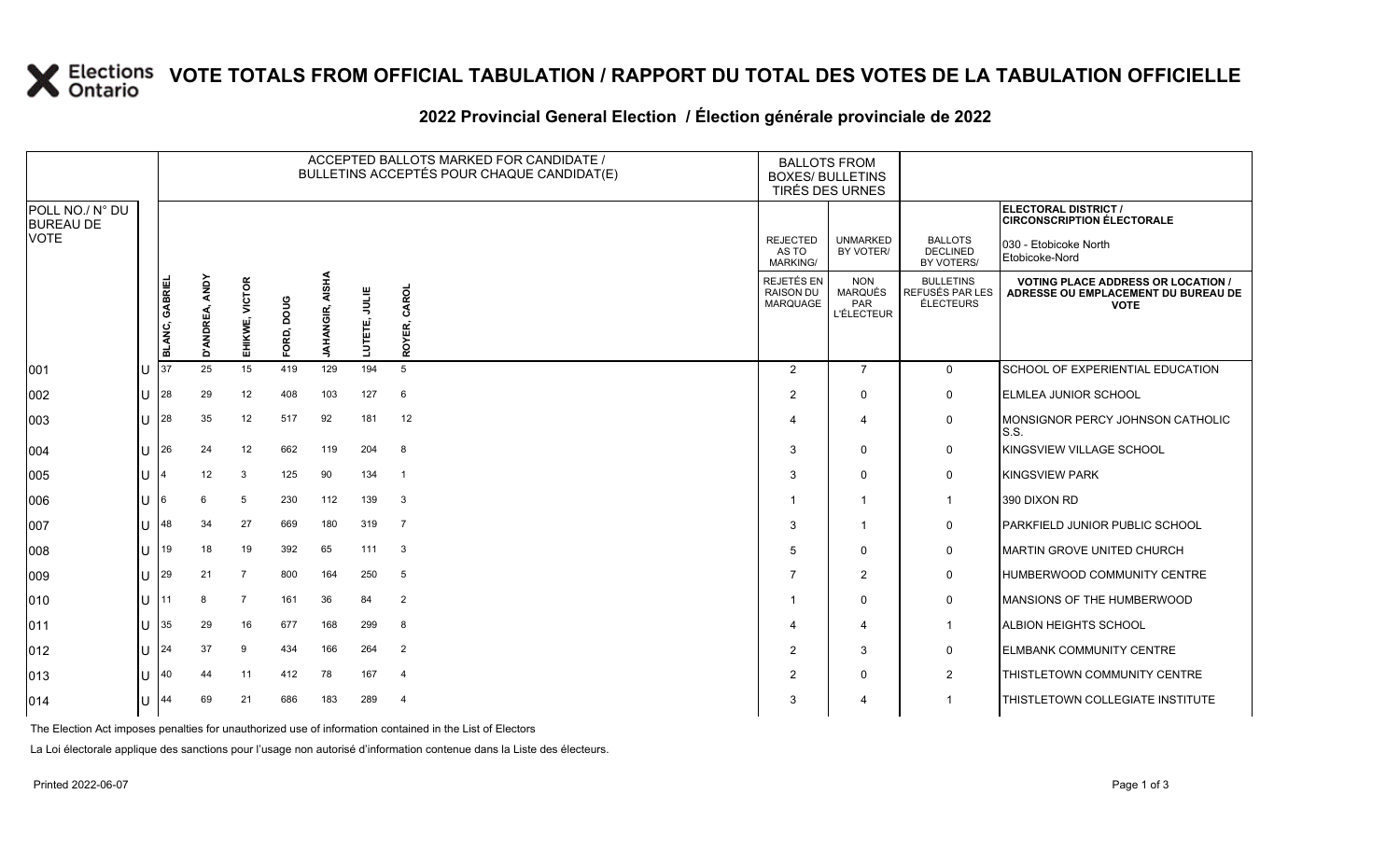# **X** Elections VOTE TOTALS FROM OFFICIAL TABULATION / RAPPORT DU TOTAL DES VOTES DE LA TABULATION OFFICIELLE

### **2022 Provincial General Election / Élection générale provinciale de 2022**

|                                     |     | ACCEPTED BALLOTS MARKED FOR CANDIDATE /<br>BULLETINS ACCEPTÉS POUR CHAQUE CANDIDAT(E) |                   |                |               |                                  |                  |                 | <b>BALLOTS FROM</b><br><b>BOXES/ BULLETINS</b><br>TIRÉS DES URNES |                                                          |                                                  |                                                                                                 |
|-------------------------------------|-----|---------------------------------------------------------------------------------------|-------------------|----------------|---------------|----------------------------------|------------------|-----------------|-------------------------------------------------------------------|----------------------------------------------------------|--------------------------------------------------|-------------------------------------------------------------------------------------------------|
| POLL NO./ N° DU<br><b>BUREAU DE</b> |     |                                                                                       |                   |                |               |                                  |                  |                 |                                                                   |                                                          |                                                  | ELECTORAL DISTRICT /<br><b>CIRCONSCRIPTION ÉLECTORALE</b>                                       |
| <b>VOTE</b>                         |     |                                                                                       |                   |                |               |                                  |                  |                 | <b>REJECTED</b><br>AS TO<br><b>MARKING/</b>                       | <b>UNMARKED</b><br>BY VOTER/                             | <b>BALLOTS</b><br><b>DECLINED</b><br>BY VOTERS/  | 030 - Etobicoke North<br>Etobicoke-Nord                                                         |
|                                     |     | BLANC, GABRIEL                                                                        | ANDY<br>D'ANDREA, | EHIKWE, VICTOR | poug<br>FORD, | <b>AISHA</b><br><b>JAHANGIR,</b> | JULIE<br>LUTETE, | CAROL<br>ROYER, | REJETÉS EN<br><b>RAISON DU</b><br>MARQUAGE                        | <b>NON</b><br><b>MARQUÉS</b><br>PAR<br><b>L'ÉLECTEUR</b> | <b>BULLETINS</b><br>REFUSÉS PAR LES<br>ÉLECTEURS | <b>VOTING PLACE ADDRESS OR LOCATION /</b><br>ADRESSE OU EMPLACEMENT DU BUREAU DE<br><b>VOTE</b> |
| 015                                 | IU  | 24                                                                                    | 39                | 20             | 375           | 109                              | 176              | 5               | 2                                                                 | 3                                                        | $\overline{0}$                                   | <b>BRAEBURN JR. PUBLIC SCHOOL</b>                                                               |
| 016                                 | lU. | 14                                                                                    | 28                | 13             | 339           | 86                               | 117              | 8               | $\overline{2}$                                                    | $\mathbf{1}$                                             | $\mathbf{1}$                                     | ST. JOHN VIANNEY CATHOLIC SCHOOL                                                                |
| 017                                 | ΙU  | 11                                                                                    | 33                | 17             | 491           | 86                               | 193              | 6               | -1                                                                | $\mathbf{0}$                                             | 0                                                | <b>ST. ANDREW CATHOLIC SCHOOL</b>                                                               |
| 018                                 | IП  | 15                                                                                    | 18                | 19             | 414           | 106                              | 183              | $\mathbf{3}$    | -1                                                                | $\mathbf{1}$                                             | 0                                                | NORTH KIPLING COMMUNITY CENTRE                                                                  |
| 019                                 | ΙU  | 21                                                                                    | 25                | 15             | 515           | 93                               | 207              | $\overline{2}$  | 9                                                                 | 2                                                        | $\mathbf{1}$                                     | JOHN D. PARKER JR. SCHOOL                                                                       |
| 020                                 | ΙU  | 26                                                                                    | 28                | 12             | 635           | 125                              | 246              | 5               |                                                                   | 3                                                        | $\mathbf 0$                                      | SMITHFIELD MIDDLE PUBLIC SCHOOL                                                                 |
| 021                                 | IU. | 27                                                                                    | 36                | 22             | 727           | 150                              | 298              | $\overline{7}$  | 6                                                                 | 31                                                       | 0                                                | MONSIGNOR JOHN CORRIGAN CATHOLIC<br><b>SCHOOL</b>                                               |
| 400                                 | IU. | 3                                                                                     | 6                 | 3              | 76            | 21                               | 32               | $\mathbf 0$     | $\Omega$                                                          | $\Omega$                                                 | 0                                                | <b>HIGHWAY TERRACE APTS</b>                                                                     |
| 401                                 | lU  |                                                                                       | 5                 | 3              | 55            | 25                               | 40               | $\mathbf 0$     | $\Omega$                                                          | 3                                                        | 0                                                | HUMBER GREEN - GRAND VISTA                                                                      |
| 402                                 | IU  | n                                                                                     |                   | $\mathbf 0$    | 44            | 23                               | 49               | 0               | 3                                                                 | $\Omega$                                                 | $\mathsf{O}$                                     | <b>HUMBERWOOD APTS.</b>                                                                         |
| 403                                 | IU  | 2                                                                                     | 3                 | $\overline{1}$ | 68            | 26                               | 33               | 0               | 5                                                                 | $\mathbf 1$                                              | 0                                                | <b>PLATINUM ON THE HUMBER #2</b>                                                                |
| 404                                 | ΙU  | $\overline{2}$                                                                        | 2                 | 3              | 63            | 16                               | 24               | $\mathbf 0$     | $\Omega$                                                          | $\mathbf 0$                                              | $\mathbf 0$                                      | <b>PLATINUM ON THE HUMBER #3</b>                                                                |
| 700                                 | lU. |                                                                                       | 3                 | $\overline{1}$ | 52            | 12                               | 23               | 3               | $\Omega$                                                          | $\mathbf{1}$                                             | 0                                                | <b>KIPLING ACRES</b>                                                                            |
| 701                                 | IU  |                                                                                       | $\Omega$          | $\Omega$       | 19            | 6                                | 9                | $\mathbf 0$     | <sup>0</sup>                                                      | $\Omega$                                                 | 0                                                | <b>WESTSIDE</b>                                                                                 |

The Election Act imposes penalties for unauthorized use of information contained in the List of Electors

La Loi électorale applique des sanctions pour l'usage non autorisé d'information contenue dans la Liste des électeurs.